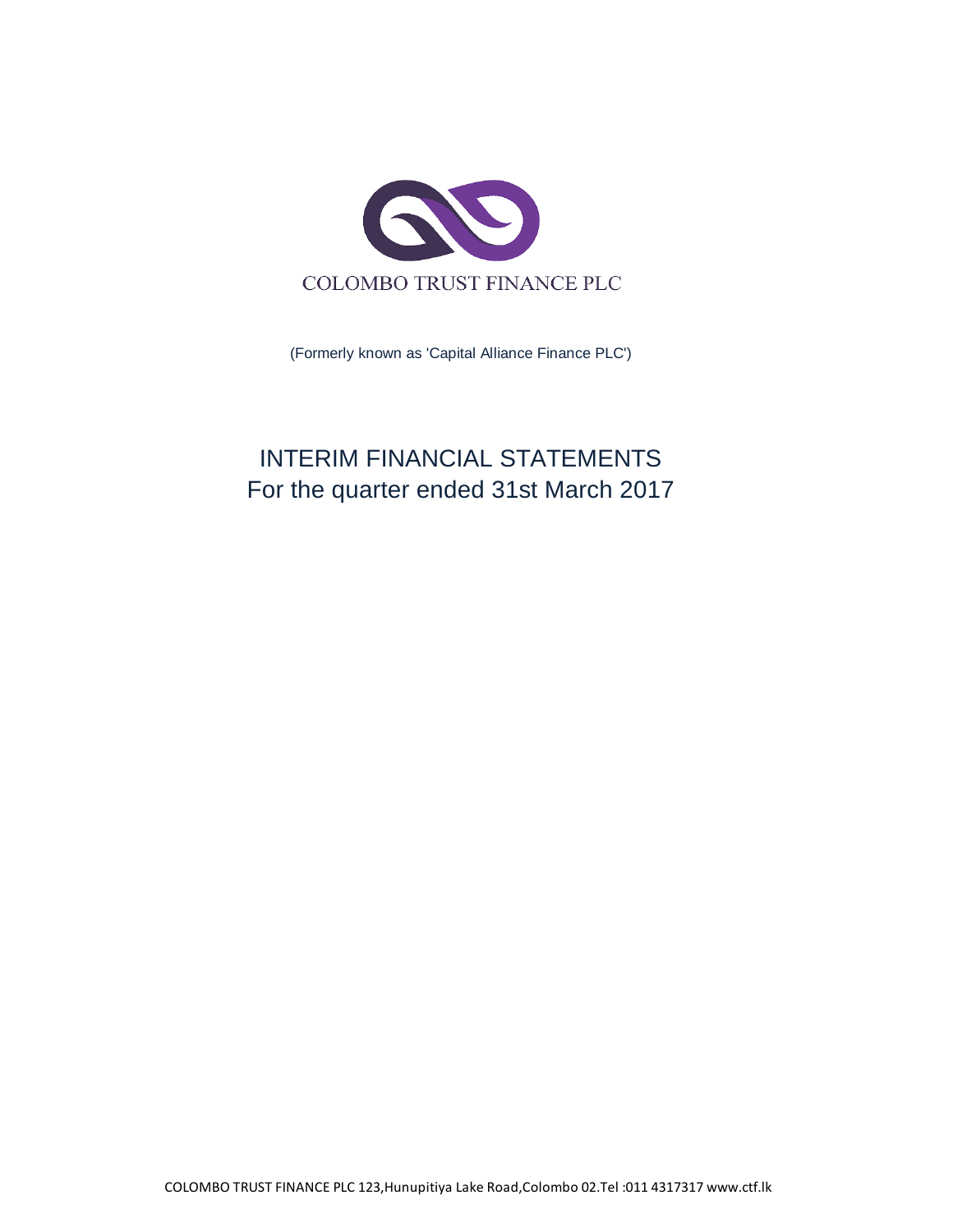#### **For the period ended 31-03-2017 Statement of Comprehensive Income COLOMBO TRUST FINANCE PLC**

|                                                                                 | For the Year ended (Audited) |                  | <b>Variance</b> | For the quarter ended<br>(Unaudited) |                  | <b>Variance</b> |  |
|---------------------------------------------------------------------------------|------------------------------|------------------|-----------------|--------------------------------------|------------------|-----------------|--|
|                                                                                 | 31-Mar-17<br>Rs.             | 31-Mar-16<br>Rs. | $\frac{0}{0}$   | 31-Mar-17<br>Rs.                     | 31-Mar-16<br>Rs. | $\frac{0}{0}$   |  |
| <b>Interest Income</b>                                                          | 172,194,811                  | 163,871,924      | 5               | 47,841,860                           | 41,103,110       | 16              |  |
| <b>Interest Expense</b>                                                         | (75, 480, 628)               | (72, 245, 887)   | $\overline{4}$  | (22,085,929)                         | (17, 400, 494)   | 27              |  |
| <b>Net Interest Income</b>                                                      | 96,714,183                   | 91,626,037       | 6               | 25,755,930                           | 23,702,616       | 9               |  |
| Fee and commission income                                                       | 1,922,942                    | 1,649,745        | 17              | 445,901                              | 298,159          | 50              |  |
| Fee and commission expenses                                                     | (343, 450)                   | (452, 390)       | (24)            | (30, 500)                            | (9,700)          | 214             |  |
| Net fee and commission income                                                   | 1,579,492                    | 1,197,355        | 32              | 415,401                              | 288,459          | 44              |  |
| Net gain/(loss) from financial instruments at fair value through profit or loss | 143,141                      | (166, 607)       | 186             | (2,139)                              | (391, 311)       | (99)            |  |
| Other operating income                                                          | 6,637,766                    | 9,695,928        | (32)            | 1,595,271                            | 2,995,753        | (47)            |  |
| Impairment expenses for loans and advances and other losses                     | (143, 461)                   | (22, 892, 921)   | (99)            | 145,087                              | (5,765,598)      | (103)           |  |
| Net operating income                                                            | 104,931,121                  | 79,459,792       | 32              | 27,909,550                           | 20,829,920       | 34              |  |
| <b>Operating Expenses</b>                                                       |                              |                  |                 |                                      |                  |                 |  |
| Personnel Cost                                                                  | (50, 905, 408)               | (45, 172, 338)   | 13              | (13,926,089)                         | (11, 133, 503)   | 25              |  |
| Depreciation of property plant and equipment                                    | (6,904,381)                  | (5,260,662)      | 31              | (1,851,748)                          | (2,036,839)      | (9)             |  |
| General and Administrative Expenses                                             | (31, 445, 783)               | (31, 695, 863)   | (1)             | (8,611,924)                          | (9,798,393)      | (12)            |  |
| Operating profit before VAT on financial services and Income Tax                | 15,675,549                   | (2,669,071)      | 687             | 3,519,789                            | (2, 138, 815)    | 265             |  |
|                                                                                 |                              |                  |                 |                                      |                  |                 |  |
| Value added tax (VAT) on financial services                                     | (6,678,184)                  | (3,320,968)      | 101             | (2, 847, 388)                        | (929, 995)       | 206             |  |
| Profit/(Loss) before Tax for the Period                                         | 8,997,365                    | (5,990,039)      | 250             | 672,401                              | (3,068,810)      | 122             |  |
| Income tax expenses                                                             | (4,252,280)                  | 2,895,617        | 247             | (4,078,207)                          | 2,320,121        | 276             |  |
| Profit/(Loss) for the Period                                                    | 4,745,085                    | (3,094,422)      | 253             | (3,405,806)                          | (748, 689)       | (355)           |  |
| <b>Other Comprehensive Income</b>                                               |                              |                  |                 |                                      |                  |                 |  |
| Actuarial gains/(losses) on defined benefit plans                               | 132,634                      | 846,428          | (84)            | 132,634                              | 846,428          | (84)            |  |
| Deferred tax on actuarial gain                                                  | (37, 138)                    | (237,000)        | (84)            | (37, 138)                            | (237,000)        | (84)            |  |
| <b>Total Comprehensive Income for the Period</b>                                | 4,840,581                    | (2,484,994)      | 295             | (3,310,309)                          | (139, 261)       | (2,277)         |  |
| Earnings/(loss) per share (Annualized)                                          | 0.10                         | (0.07)           |                 | (0.29)                               | (0.06)           |                 |  |

**Figures in brackets indicate deductions.**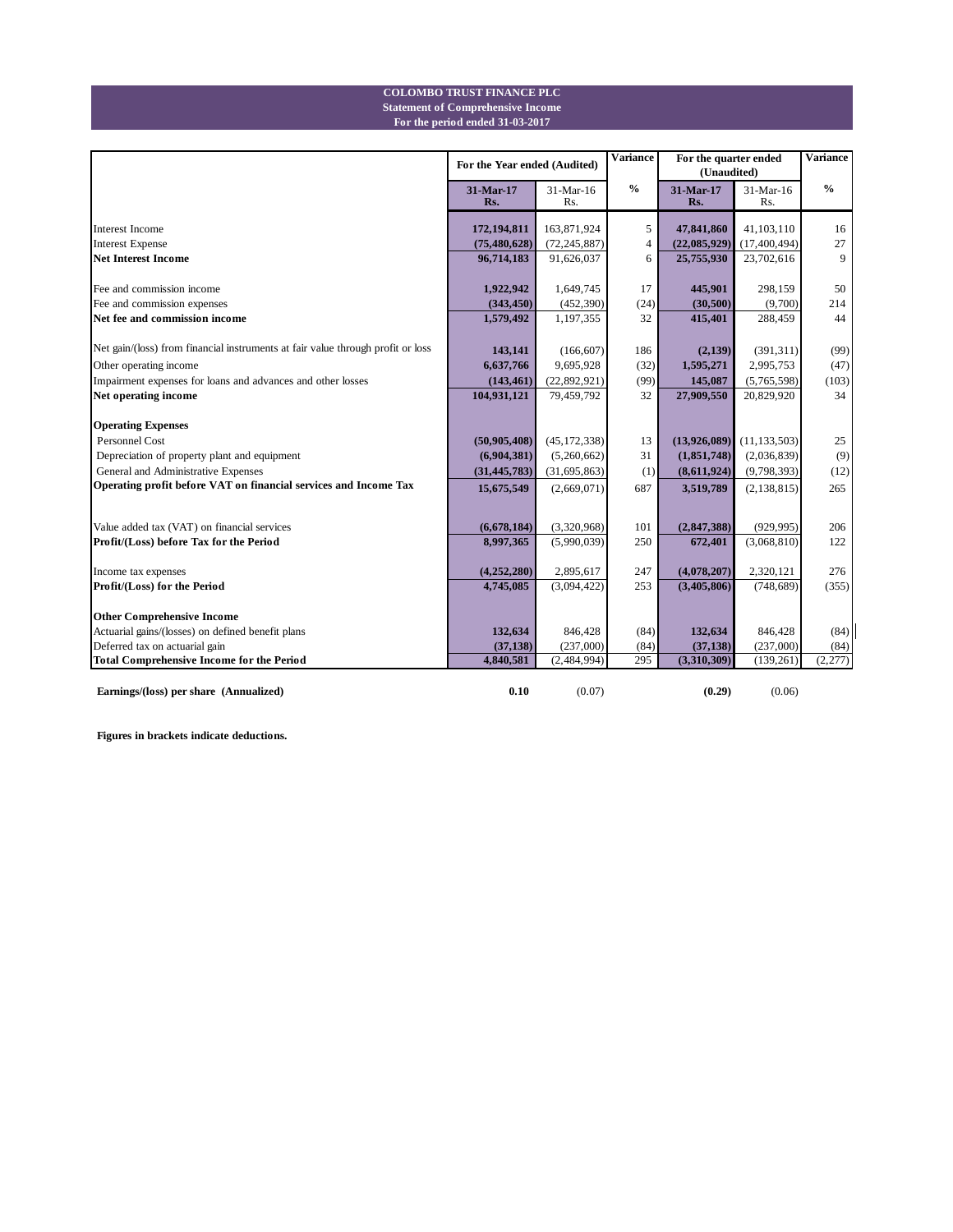#### **STATEMENT OF FINANCIAL POSITION COLOMBO TRUST FINANCE PLC AS AT 31.03.2017**

|                                                       | <b>31st March</b> | 31st March    |
|-------------------------------------------------------|-------------------|---------------|
|                                                       | 2017              | 2016          |
|                                                       | (Audited)         | (Audited)     |
|                                                       | Rs.               | Rs.           |
| <b>ASSETS</b>                                         |                   |               |
| Cash and Cash Equivalents                             | 16,557,401        | 19,506,639    |
| Investment In Repurchase Agreement                    | 31,536,017        | 51,888,311    |
| Assets held for sale                                  | 696,056           | 1,722,506     |
| Financial assets at fair value through profit or loss | 1,343,218         | 1,908,354     |
| Loans and receivables-Leases                          | 301,128,960       | 263,723,556   |
| Loans and receivables-Hire purchase                   | 47,534,446        | 105,797,350   |
| Loans and receivables-Other                           | 778,722,105       | 547,167,954   |
| Financial investments - Available-for-sale            | 345,775           | 345,775       |
| Financial investments - Held To Maturity              | 43,534,435        | 40,136,637    |
| Property, Plant & Equipment                           | 44,649,446        | 46,796,046    |
| Intangible assets                                     | 7,903,604         | 8,477,993     |
| Other assets                                          | 16,876,445        | 22,072,418    |
| Deferred tax assets                                   | 6,948,939         | 9,054,732     |
| <b>Total Assets</b>                                   | 1,297,776,847     | 1,118,598,271 |
|                                                       |                   |               |
| <b>LIABILITIES</b>                                    |                   |               |
| Due to customers                                      | 577,660,468       | 617,229,310   |
| Other borrowings                                      | 254,143,054       | 25,658,498    |
| <b>Retirement Benefit Obligations</b>                 | 4,380,076         | 3,288,532     |
| Trade & Other Payables                                | 14,407,260        | 30,076,523    |
| <b>Total Liabilities</b>                              | 850,590,858       | 676,252,863   |
| <b>CAPITAL AND RESERVES</b>                           |                   |               |
| <b>Stated Capital</b>                                 | 309,888,671       | 309,888,671   |
| <b>Statutory Reserve Fund</b>                         | 11,360,719        | 11,123,465    |
| Other reserves                                        | 74,187,500        | 74,187,500    |
| <b>Retained Earnings</b>                              | 51,749,099        | 47,145,772    |
| <b>Total Capital and Reserves</b>                     | 447,185,989       | 442,345,408   |
|                                                       |                   |               |
| <b>Total Equity and Liabilities</b>                   | 1,297,776,847     | 1,118,598,271 |
| <b>Net Asset Per Share Rs.</b>                        | 9.61              | 9.51          |

*Figures in brackets indicate deductions.*

*It is certified that the financial statements have been prepared in compliance with the requirements of the Companies Act No. 07 of 2007.*

**K.M.U.Koswatta Manager-Finance(Sgd)**  **W.L.S Fonseka Chief Executive Officer(Sgd)**

The Board of Directors is responsible for the preparation of these Financial Statements. Approved and signed for on behalf of the Board:

**Director (Sgd) Director (Sgd)**

**30-May-17 Colombo**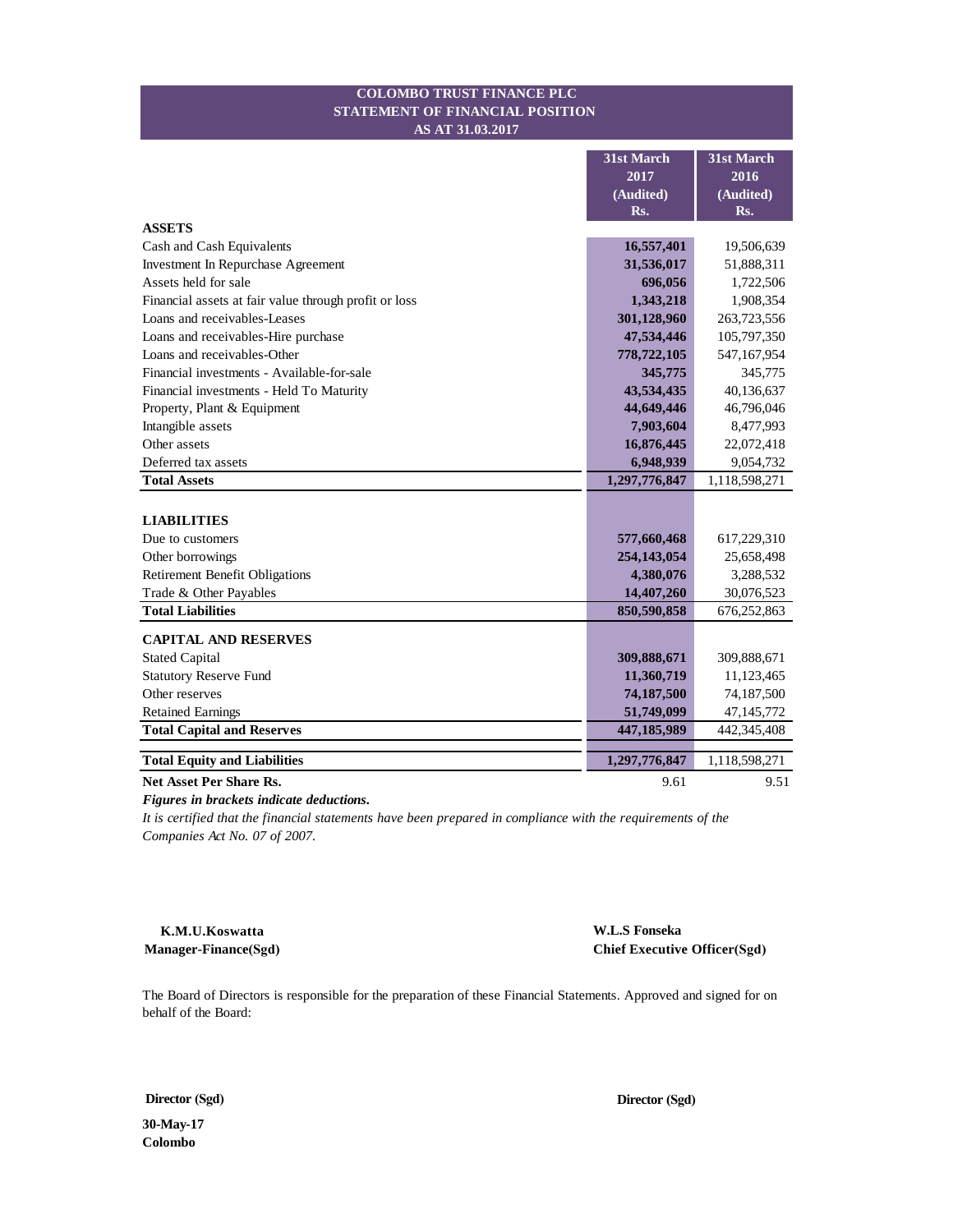## **COLOMBO TRUST FINANCE PLC STATEMENT OF CHANGES IN EQUITY For the Period ended 31.03.2017**

**For the Year ended 31st March (Audited) Rs. Rs. Rs. Rs. Rs. Rs. Balance as at 01st April 2016 (Opening balance) 309,888,671 47,145,772 11,123,465 14,187,500 60,000,000 442,345,408** Profit for the Period **4,745,085** - 4,745,085 - 4,745,085 - 4,745,085 - 4,745,085 - 4,745,085 Other comprehensive income  $95,496$  -  $95,496$  -  $95,496$  -  $-$  95,496 Transferred to Statutory Reserve Fund Transferred to Statutory Reserve Fund Transferred to Statutory Reserve Fund **Balance as at 31st March 2017 (Closing balance) 309,888,671 51,749,099 11,360,719 14,187,500 60,000,000 447,185,989** Balance as at 01st April 2015 (Opening Balance) 193,590,566 50,624,005 11,123,465 14,187,500 60,000,000 329,525,536 Right issue During the period 116,298,105 116,298,105 - - - - - - - - - - - - - - - 116,298,105 Profit for the Period (3,094,422) (3,094,422) (3,094,422) (3,094,422) Expense on right issue (993,239)  $(993,239)$   $(993,239)$ Other comprehensive income 609,428 609,428 609,428 609,428 Transferred to Statutory Reserve Fund Transferred to Statutory Reserve Fund Transferred to Statutory Reserve Fund Balance as at 31st March 2016 (Closing balance) 309,888,671 47,145,772 11,123,465 14,187,500 60,000,000 **442,345,408 Stated Capital 1 Retained 1 Statutory 1 Revaluation General 1 Total Earnings Statutory Reserve Fund General Reserve Revaluation Reserve**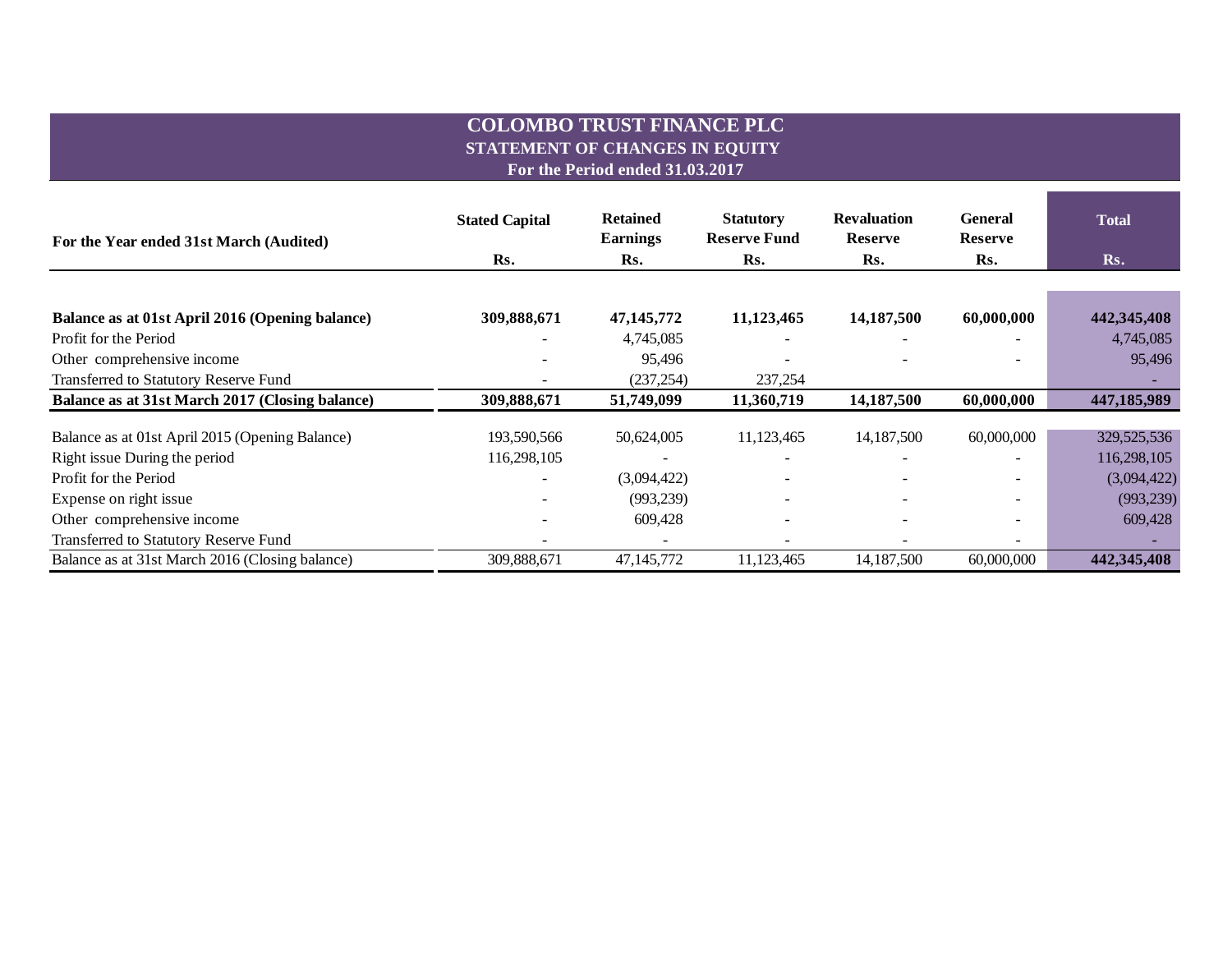#### **COLOMBO TRUST FINANCE PLC STATEMENT OF CASH FLOWS For the Period Ended 31.03.2017**

| For the Year Ended 31st March                                                   | 31st March<br>2017 | 31st March<br>2016 |
|---------------------------------------------------------------------------------|--------------------|--------------------|
|                                                                                 | Rs.                | Rs.                |
|                                                                                 | (Audited)          | (Audited)          |
| <b>Cash Flow From Operating Activities</b>                                      |                    |                    |
| Profit Before Income Tax                                                        | 8,997,365          | (5,990,039)        |
| <b>Adjustment For,</b>                                                          |                    |                    |
| Depreciation and amortization                                                   | 6,904,381          | 5,260,662          |
| Decrease/(Increase) in Value of trading stock                                   | (12,550)           | (79,150)           |
| Loss on fixed assets write-offs                                                 |                    | 490,470            |
| Provision for retirement benefits obligation                                    | 1,224,178          | 1,068,735          |
| Net gain/(loss) from financial instruments at fair value through profit or loss | (143, 141)         | 166,607            |
| Reversal of expense capitalized on intangible assets                            |                    | 552,000            |
| Impairment on loans and advances                                                | 143,461            | 22,892,921         |
| <b>Operating Profit Before Working Capital Changes</b>                          | 17,113,694         | 24,362,206         |
| (Increase)/ Decrease in Loans and Advances                                      | (210, 840, 112)    | 4,036,476          |
| (Increase) / Decrease in Other Assets                                           | 3,024,898          | 3,763,972          |
| Increase / (Decrease) in deposits from Customers                                | (39, 568, 842)     | (63,209,365)       |
| Increase / (Decrease) in Trade and Other Payables                               | (15,669,263)       | (4,837,109)        |
| <b>Cash Generated from Operations</b>                                           | (245,939,625)      | (35,883,820)       |
| Payment of retirement gratuity                                                  |                    |                    |
| <b>Income Tax Paid</b>                                                          |                    |                    |
| <b>Net Cash Flows from Operating Activities</b>                                 | (245,939,625)      | (35,883,820)       |
| <b>Cash Flows from Investing Activities</b>                                     |                    |                    |
| Proceeds from Sale of Investment Securities                                     | 708,277            |                    |
| Proceeds from Sale of Assets held for sale                                      | 1,026,450          |                    |
| Acquisition of Property Plant & Equipment                                       | (4,183,392)        | (1,240,232)        |
| Net (Investment)/Maturity in Treasury Bills                                     | (3,397,798)        | 428,583            |
| Net cash flow from Securities purchased under repurchased agreement             | 20,352,294         | 5,485,214          |
| <b>Net Cash Flows from Investing Activities</b>                                 | 14,505,831         | 4,673,565          |
|                                                                                 |                    |                    |
| <b>Cash Flows from Financing Activities</b>                                     |                    |                    |
| Net Cash Received on Right issue                                                |                    | 115,304,866        |
| Cash Received from Borrowings                                                   |                    |                    |
| <b>Net Cash Flows from Financing Activities</b>                                 | ä,                 | 115,304,866        |
| Net Increase/(Decrease) in Cash and Cash Equivalents                            | (231, 433, 794)    | 84,094,611         |
| Cash and Cash Equivalents at the Beginning of the Year                          | 19,506,639         | 14,744,068         |
| Bank Overdraft at the Beginning of the Year                                     | (25,658,498)       | (104,990,538)      |
| Cash and cash equivalents at the end of the period                              | (237, 585, 653)    | (6,151,859)        |
|                                                                                 |                    |                    |
| Analysis of cash and cash equivalents at the end of the Period                  |                    |                    |
| Cash and Bank Balances<br><b>Bank Overdraft</b>                                 | 16,557,401         | 19,506,639         |
|                                                                                 | (254, 143, 054)    | (25,658,498)       |
|                                                                                 | (237, 585, 653)    | (6,151,859)        |

*Figures in brackets indicate deductions.*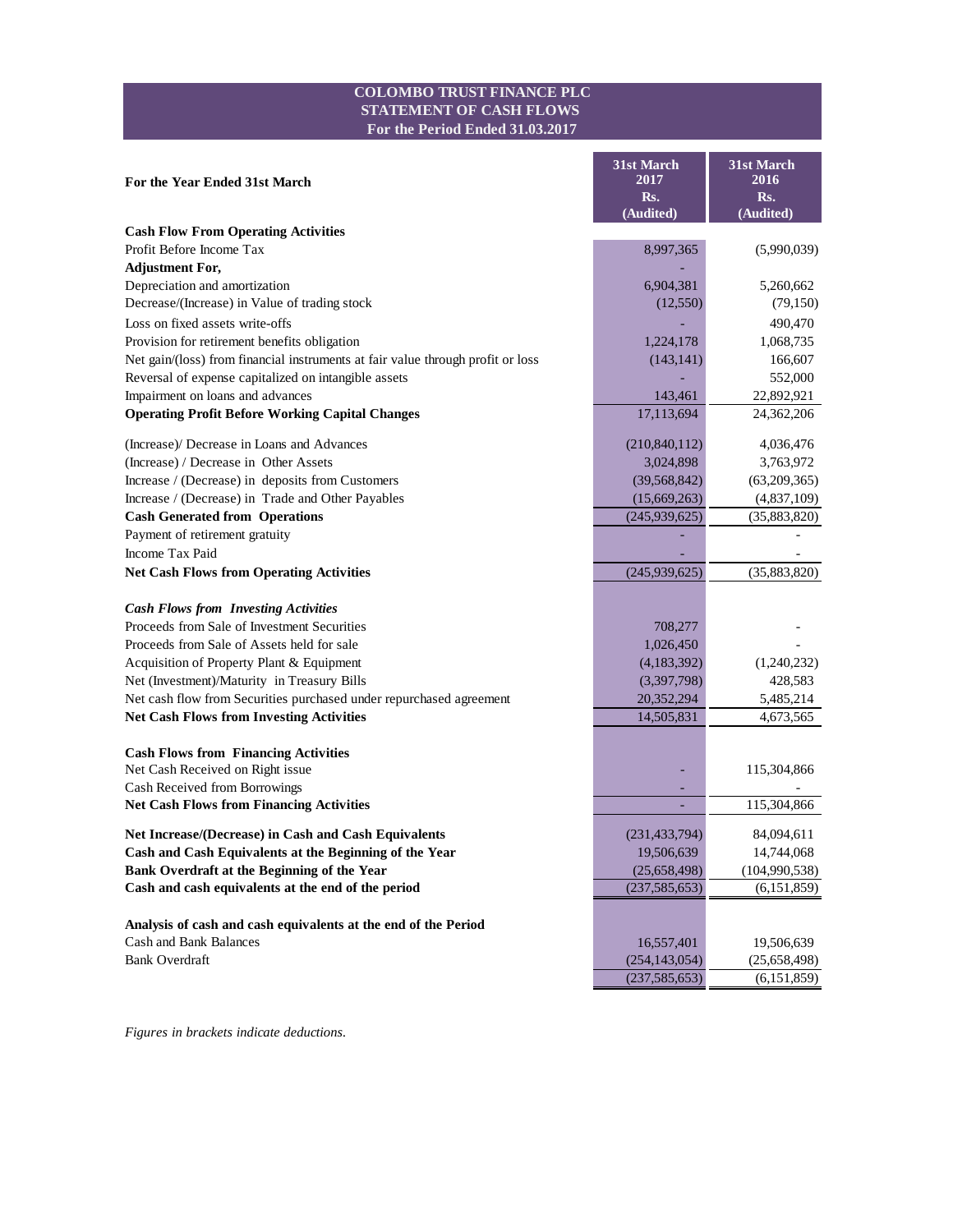#### **For the Period ended 31.03.2017 FINANCIAL REPORTING BY SEGMENT COLOMBO TRUST FINANCE PLC**

#### **FINANCIAL REPORTING BY SEGMENT**

| For the year ended 31st March | Lease & Hire Purchase |             | <b>Loans &amp; Advances</b> |                          | <b>Investments</b>       |            | <b>Factoring, Che que discounting</b><br><b>Margin Trading</b><br>and Revolving loan |             | <b>Unallocated</b> |                          | <b>Total</b>             |                          |               |               |
|-------------------------------|-----------------------|-------------|-----------------------------|--------------------------|--------------------------|------------|--------------------------------------------------------------------------------------|-------------|--------------------|--------------------------|--------------------------|--------------------------|---------------|---------------|
|                               | 2017                  | 2016        | 2017                        | 2016                     | 2017                     | 2016       | 2017                                                                                 | 2016        | 2017               | 2016                     | 2017                     | 2016                     | 2017          | 2016          |
| <b>External Operations</b>    |                       |             |                             |                          |                          |            |                                                                                      |             |                    |                          |                          |                          |               |               |
| Interest                      | 60,643,275            | 75,125,189  | 27,844,407                  | 19,891,799               | 6,935,350                | 7,348,559  | 23,305,721                                                                           | 20,479,625  | 53,466,058         | 41,026,752               | $\,$                     | $\overline{\phantom{a}}$ | 172,194,811   | 163,871,924   |
| Fee Base Income & Others      | 780,359               | 938,586     | 644,623                     | 210,429                  | $\overline{\phantom{a}}$ |            | $\sim$                                                                               |             | $\sim$             | 115,439                  | 497,960                  | 385,291                  | 1,922,942     | 1,649,745     |
| Capital gains                 | $\sim$                |             | $\blacksquare$              | $\overline{\phantom{a}}$ | $\overline{\phantom{a}}$ | ٠          | $\sim$                                                                               |             | ٠                  | $\overline{\phantom{a}}$ | $\overline{\phantom{a}}$ | ۰                        |               |               |
| Dividends                     | $\sim$                |             | $\blacksquare$              | $\overline{\phantom{a}}$ | 87,339                   | 87,515     |                                                                                      |             |                    | $\overline{\phantom{a}}$ |                          |                          | 87,339        | 87,515        |
| Other                         | 5,427,707             | 5,419,987   | $\blacksquare$              | 974,571                  | 143,141                  | (166, 607) | $\overline{\phantom{a}}$                                                             | . .         | $\,$               | ٠                        | 1,122,720                | 3,213,855                | 6,693,568     | 9,441,806     |
| <b>Total Revenue</b>          | 66,851,341            | 81,483,762  | 28,489,030                  | 21,076,799               | 7,165,830                | 7,269,467  | 23,305,721                                                                           | 20,479,625  | 53,466,058         | 41,142,191               | 1,620,680                | 3,599,146                | 180,898,660   | 175,050,990   |
| Profit before tax             |                       |             |                             |                          |                          |            |                                                                                      |             |                    |                          |                          |                          | 8,997,365     | (5,990,039)   |
| Taxation (expense)/Reversal   |                       |             |                             |                          |                          |            |                                                                                      |             |                    |                          |                          |                          | (4,252,280)   | 2,895,617     |
| Profit after tax              |                       |             |                             |                          |                          |            |                                                                                      |             |                    |                          |                          |                          | 4,745,085     | (3,094,422)   |
| <b>Other Information</b>      |                       |             |                             |                          |                          |            |                                                                                      |             |                    |                          |                          |                          |               |               |
| As at 31st March              |                       |             |                             |                          |                          |            |                                                                                      |             |                    |                          |                          |                          |               |               |
| <b>Segment assets</b>         | 348,663,406           | 369,520,906 | 301,145,487                 | 169,961,101              | 76,759,445               | 94,279,077 | 171,429,580                                                                          | 113,204,266 | 363,740,209        | 264,002,587              | 36,038,720               | 107,630,334              | 1,297,776,847 | 1,118,598,271 |
|                               | 27%                   | 33%         | 23%                         | 15%                      | 6%                       | 8%         | 13%                                                                                  | 10%         | 28%                | 24%                      | 3%                       | 10%                      | 100%          | 100%          |
| <b>Segment Liabilities</b>    | 228,521,495           | 223,395,277 | 197,377,229                 | 102,750,634              | 50,309,791               | 56,996,777 | 112,358,634                                                                          | 68,438,072  | 238,403,156        | 159,603,774              | 23,620,552               | 65,068,330               | 850,590,858   | 676,252,863   |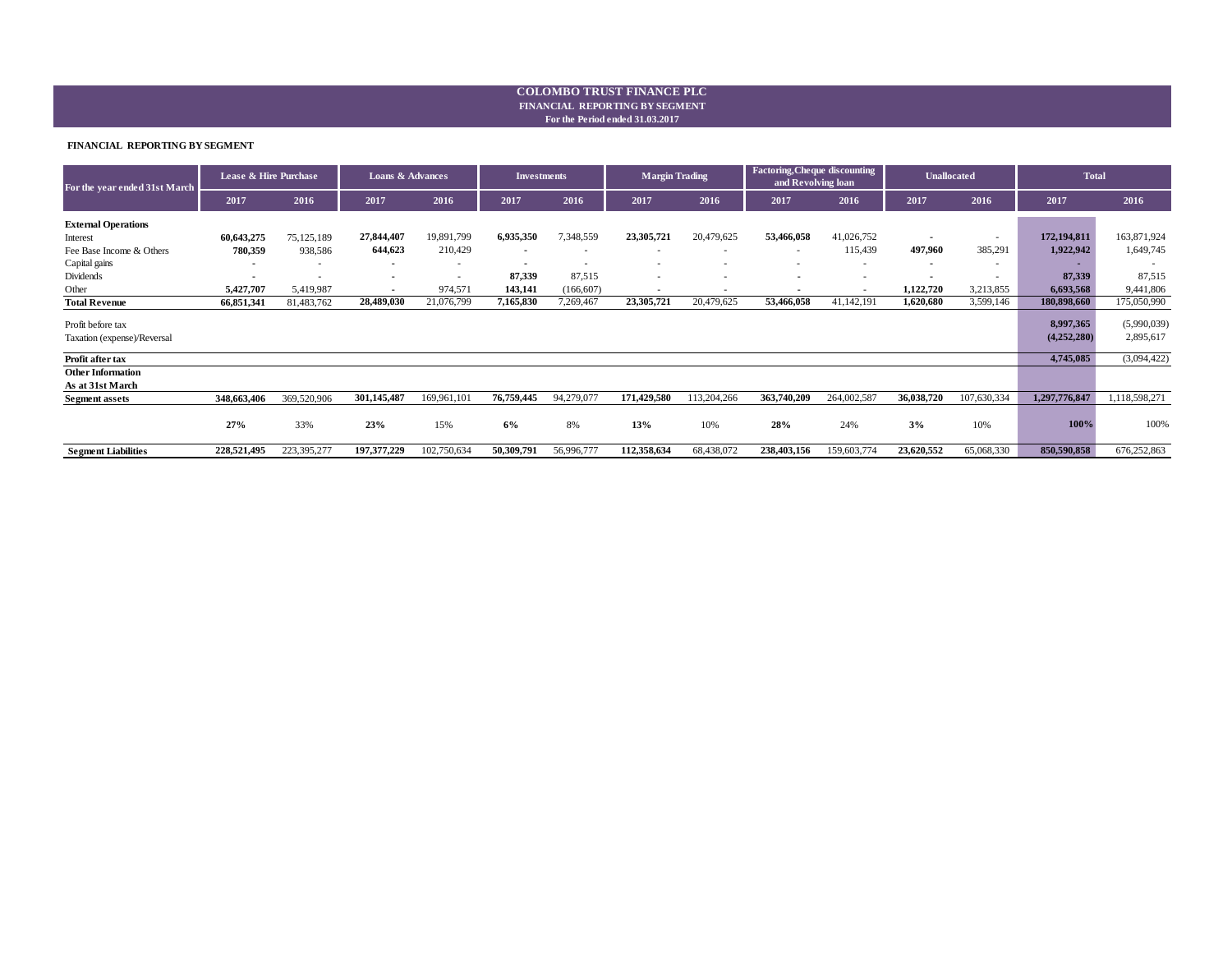# *COLOMBO TRUST FINANCE PLC Notes to the financial statements*

# INFORMATION ON ORDINARY SHARES OF THE COMPANY

## **Market Price Per Share**

Market Prices per ordinary share for the quarter ended 31st March 2017 were as follows;

|                          | Rs.   |
|--------------------------|-------|
| <b>Highest Price</b>     | 11.80 |
| Lowest Price             | 10.00 |
| <b>Last Traded Price</b> | 10.00 |

# SHAREHOLDERS' INFORMATION

## **Twenty Largest Shareholders as at 31.03.2017**

|                |                                                           | <b>No of Shares</b> | $%$ of<br>Holding |
|----------------|-----------------------------------------------------------|---------------------|-------------------|
| $\mathbf{1}$   | Cargills Bank Limited                                     | 37,374,598          | 80.34%            |
| $\overline{2}$ | Pan Asia Banking Corporation PLC/ Lankem Ceylon PLC       | 3,376,365           | 7.26%             |
| 3              | Pan Asia Banking Corporation PLC/ Divasa Equity (Pvt) Ltd | 1,119,053           | 2.41%             |
| 4              | Seylan Bank PLC/HVA Lanka Exporters (Pvt) Ltd.            | 929,014             | 2.00%             |
| 5              | Seylan Bank PLC/ Divasa Equity (Pvt) Ltd.                 | 687,542             | 1.48%             |
| 6              | South Asian Investment (Pvt) Ltd                          | 318,387             | 0.68%             |
| 7              | Mr. A R H Fernando                                        | 246,620             | 0.53%             |
| 8              | Mr WASPDe Saram                                           | 195,097             | 0.42%             |
| 9              | Mrs. S G De Silva                                         | 181,210             | 0.39%             |
| 10             | Mr Y J Perera                                             | 175,480             | 0.38%             |
| 11             | Mutiara Holdings (Private) Ltd                            | 152,962             | 0.33%             |
| 12             | Waldock Mackenzie Limited/Mr.D.B.N.Samaratunge            | 91,342              | 0.20%             |
| 13             | Mr. T Thavaraj                                            | 67,629              | 0.15%             |
| 14             | Lankem Ceylon PLC                                         | 56,000              | 0.12%             |
| 15             | Bansei Securities Capital (Pvt) Ltd/M.A.U. Gnanatilake    | 53,520              | 0.12%             |
| 16             | Mr A N William                                            | 50,000              | 0.11%             |
| 17             | Mr M G A R Cooray                                         | 50,000              | 0.11%             |
| 18             | Lankem Developments PLC                                   | 47,474              | 0.10%             |
| 19             | Mr.P Senavirathna                                         | 42,299              | 0.09%             |
| 20             | Mrs P Reichberger                                         | 41,000              | 0.09%             |
|                |                                                           | 45,255,592          | 97.28%            |
|                | Others                                                    | 1,263,651           | 2.72%             |
|                | <b>Total</b>                                              | 46,519,243          | 100.00%           |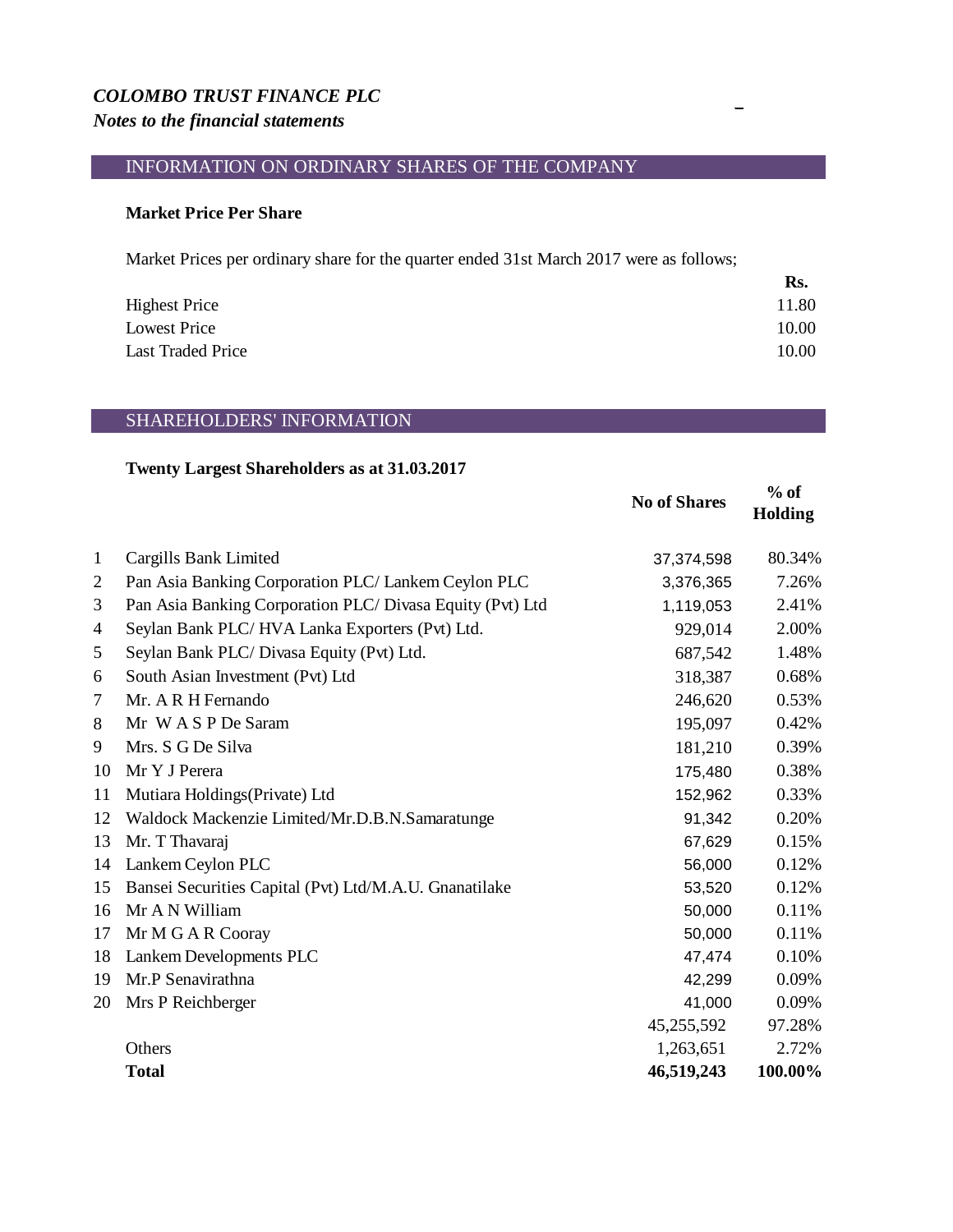### *COLOMBO TRUST FINANCE PLC Notes to the financial statements*

## **Directors'/ CEO's Holding in Shares as at 31st March 2017**

Mr. R. Theagarajah Mr. P.S. Mathavan Mr.E.M.M Boyagoda **-** Mr.L D R Hettiaratchi **-** Mr.P.P Edirisinghe Mr.W.L.S Fonseka

Public shareholding percentage was 12.40% and number of shareholders representing the public holding was 703 as at 31st March 2017

#### EXPLANATORY NOTES

**1** Events after the reporting period

No material events occurred after the balance sheet date that require adjustments to or disclosure in, the Financial Statements.

- **2** There were no material contingent liabilities as at the reporting date which require adjustments to/ or disclosures in the Financial Statements.
- **3** These Interim Financial Statements of the Company have been prepared based on the Sri Lanka Accounting Standards that came into effect from 01st April 2012 (SLFRS/LKAS). There were no changes to the Accounting Policies since the publication of the Audited Financial Statements for the year ended 31st March 2016
- **4** Further, these Interim Financial Statements have been prepared in compliance with the requirements of Sri Lanka Accounting Standard - LKAS 34 on 'Interim Financial Reporting.